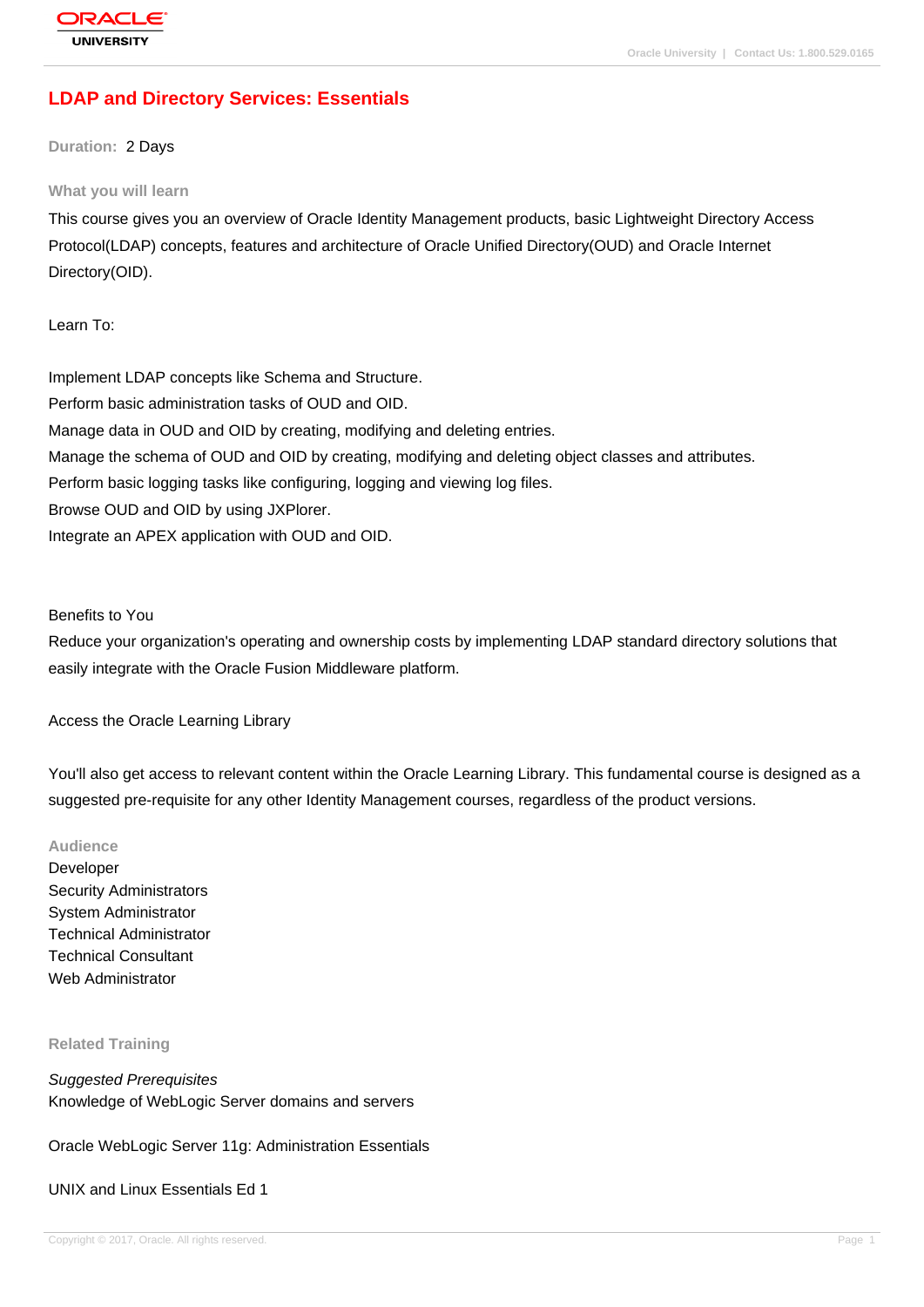UNIX and Linux Essentials Ed 2

Unix/Linux basic user level commands

#### **Course Objectives**

Describe the features and architecture of Oracle Unified Directory(OUD) and Oracle Internet Directory(OID)

Perform basic administration tasks of OUD and OID

Manage OUD and OID by using command-line tools and Oracle Directory Services Manager(ODSM)

Perform basic logging tasks in OUD and OID

Explore OUD and OID with JXplorer

Integrate Oracle Application Express(APEX) with OUD and OID

Explain basic LDAP concepts

Identify Oracle Identity Management products

**Course Topics**

### **Identity Management Overview**

Introduction to Identity Management Functional aspects of Identity Management Overview of Oracle Identity Management Prodcuts

### **Basic LDAP Concepts**

Introduction to directory server, directory service and LDAP Common misconceptions about LDAP LDAP schema and structure Implementing LDAP LDIF(LDAP data interchange format) Primary LDAP use cases

### **Directory Services: Introduction to OUD and OID**

Features and architecture of OUD Basic administration tasks of OUD Features and architecture of OID Compariosn of OUD and OID Basic administration tasks of OID

## **Managing Directory Services: Command Line Tools**

Searching directory entries Managing directory entries(creating, modifying, and deleting) Managing entries in OID by using Bulk tools Managing directory schema(creating, modifying, and deleting object classes and attributes)